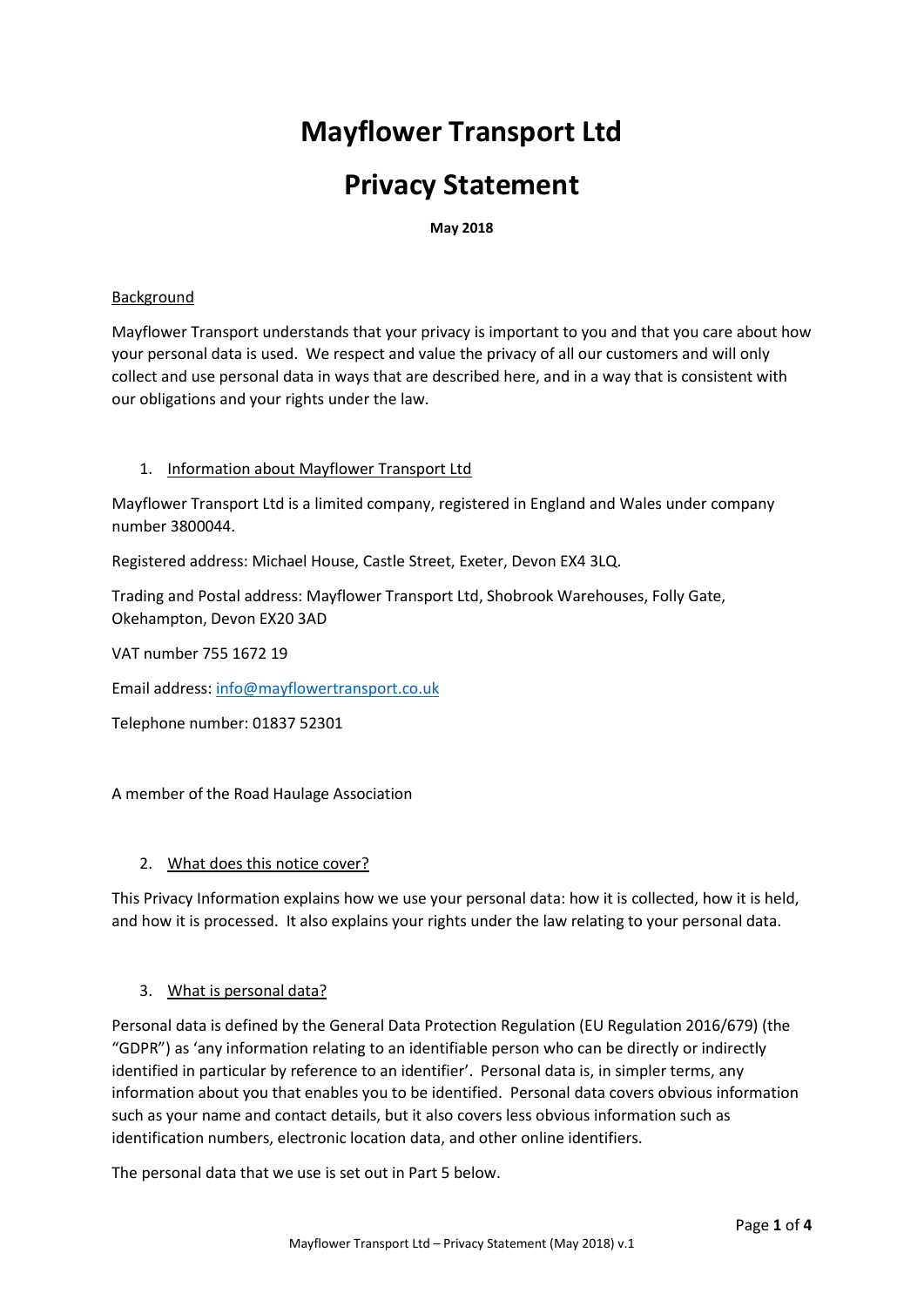### 4. What are my rights?

Under the GDPR, you have the following rights, which we will always work to uphold:

The right to be informed about our collection and use of your personal data.

This Privacy Notice should tell you everything you need to know, but you can always contact us to find out more or to ask any questions using the details in Part 11.

The right to access the personal data we hold about you. Part 10 will tell you how to do this.

The right to have your personal data rectified if any of your personal data held by us is inaccurate or incomplete.

Please contact us using the details in Part 11 to find out more.

The right to be forgotten, i.e. the right to ask us to delete or otherwise dispose of any of your personal data that we have. Please contact us using the details in Part 11 to find out more.

The right to restrict (i.e. prevent) the processing of your personal data.

The right to object to us using your personal data for a particular purpose or purposes.

The right to data portability. This means that, if you have provided personal data to us directly, we are using it with your consent or for the performance of a contract, and that data is processed using automated means, you can ask us for a copy of that personal data to re-use with another service or business in many cases.

Rights relating to automated decision-making and profiling. We do not use your personal data in this way.

For more information about our use of your personal data or exercising your rights as outlined above, please contact us using the details provided in Part 11. Further information about your rights can also be obtained from the Information Commissioner's Office or your local Citizens Advice Bureau.

If you have any cause for complaint about our use of your personal data, you have the right to lodge a complaint with the Information Commissioner's Office.

## 5. What Personal Data do you collect?

We may collect some or all of the following personal data (this may vary according to your relationship with us):

Customers: Name; Address; Email address; Telephone numbers; Business name (if relevant); Job Title (if relevant); Profession (if relevant); Bank Details where payment has been resulted by you from us; No personal data is obtained from any third party other than any companies or individuals who sub-contract our services to meet your requirements and with your consent.

#### 6. How do you use my personal data?

Under the GDPR, we must always have a lawful basis for using personal data.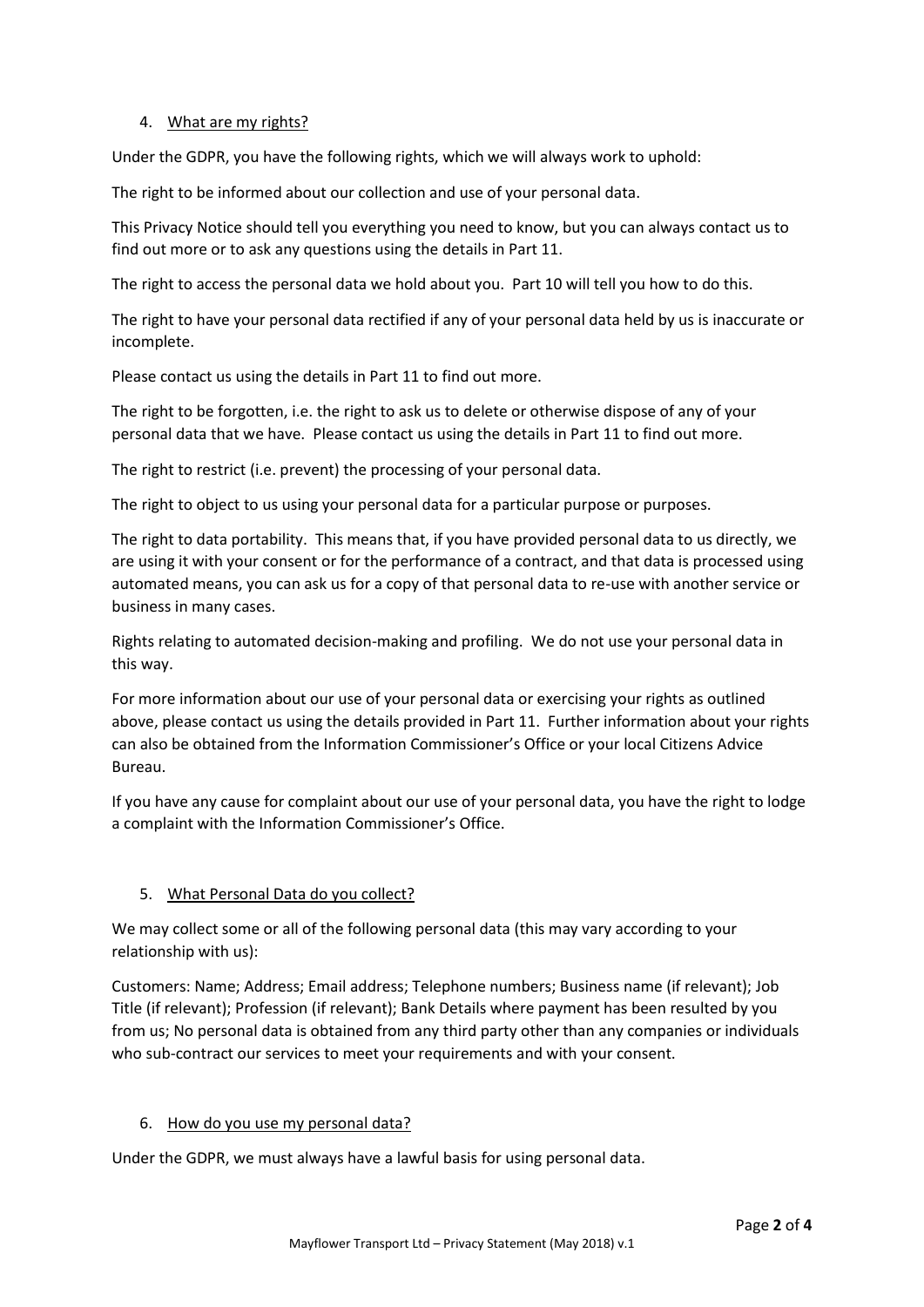This may be because the data is necessary for our performance of a contract with you, because you have consented to our use of your personal data, or because it is in our legitimate business interests to use it.

Your personal data will be used for:-

Providing and managing your account.

Supplying our services and products to you.

Your personal details are required in order for us to enter into a contract with you.

Communicating with you. This may include responding to emails or calls from you.

Supplying you with information by email and post that you have opted-in to (you may unsubscribe or opt-out at any time by writing to us).

With your permission and where permitted by law, we may also use your personal data for marketing purposes, which may include contacting you by email and telephone and post with information on our products and services. You will not be sent any unlawful marketing or spam. We will always work to fully protect your rights and comply with our obligations under the GDPR and the Privacy and Electronic Communications (EC Directive) Regulations 2003, and you will always have the opportunity to opt-out.

### 7. How long will you keep my personal data?

We will not keep your personal data for any longer than is necessary in light of the reason for which it was first collected.

Your personal data will therefore be kept for the following periods (or, where there is no fixed period, the following factors will be used to determine how long it is kept):

We retain your information for the purposes of reporting to HMRC for up to a 10 year period after we have completed our services to you and no longer.

## 8. How and where do you store or transfer my personal data?

We will only store or transfer your personal data in the UK. This means that it will be fully protected under the GDPR.

#### 9. Do you share my personal data?

We will not share any of your personal data with any third parties for any purposes, subject to one important exception. In some limited circumstances, we may be legally required to share certain personal data, which might include yours, if we are involved in legal proceedings or complying with legal obligations, a court order, or the instructions of a government authority.

#### 10. How can I access my personal data?